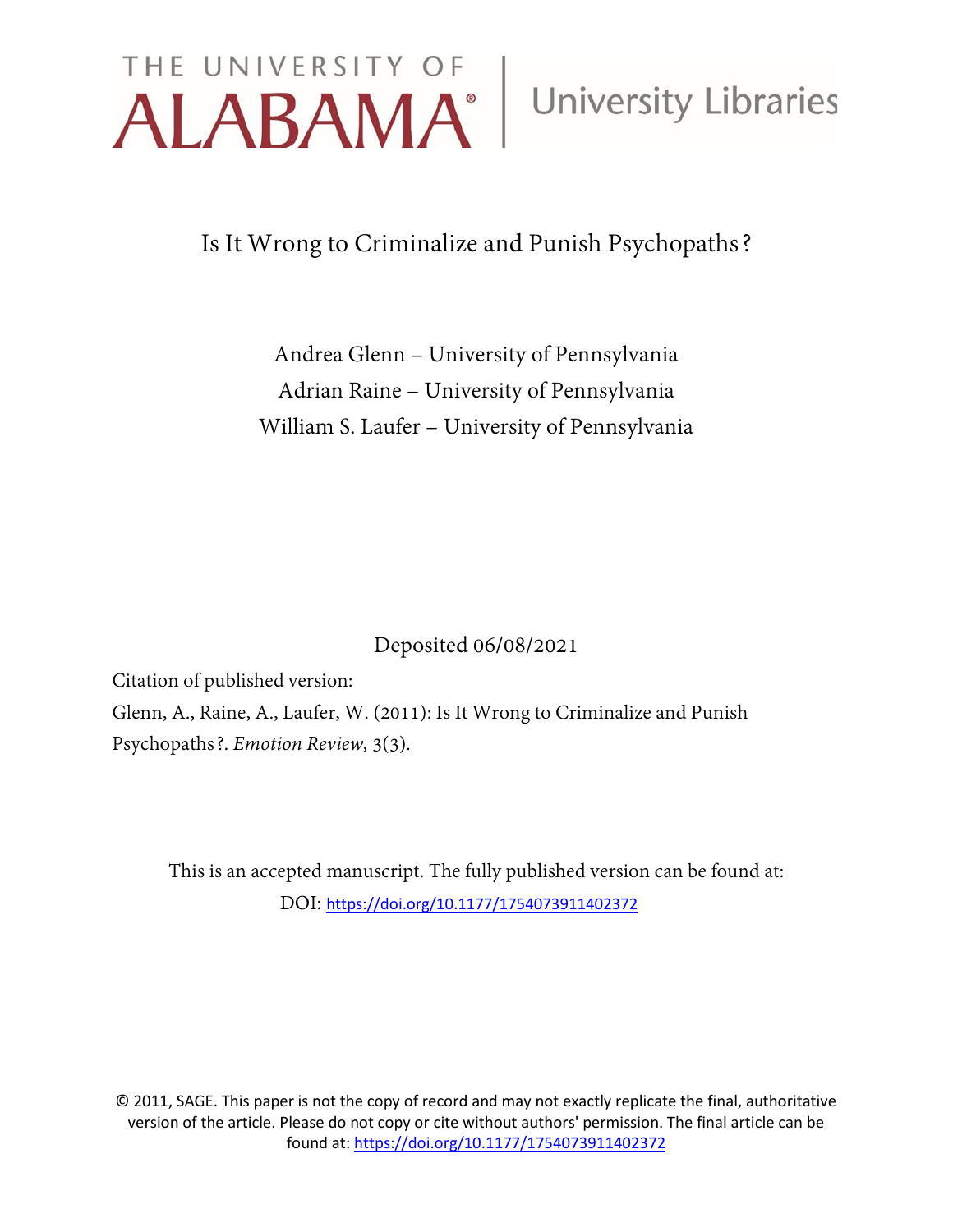## **Is It Wrong to Criminalize and Punish Psychopaths?**

Andrea L. Glenn<sup>1</sup>, Adrian Raine<sup>2</sup>, William S. Laufer<sup>3</sup>

<sup>1</sup>Department of Psychology, University of Pennsylvania

2 Departments of Criminology, Psychiatry, and Psychology, University of Pennsylvania <sup>3</sup>Departments of Legal Studies and Business Ethics, Sociology, and Criminology, University of Pennsylvania

 $\mathcal{L}_\mathcal{L} = \mathcal{L}_\mathcal{L} = \mathcal{L}_\mathcal{L} = \mathcal{L}_\mathcal{L} = \mathcal{L}_\mathcal{L} = \mathcal{L}_\mathcal{L} = \mathcal{L}_\mathcal{L} = \mathcal{L}_\mathcal{L} = \mathcal{L}_\mathcal{L} = \mathcal{L}_\mathcal{L} = \mathcal{L}_\mathcal{L} = \mathcal{L}_\mathcal{L} = \mathcal{L}_\mathcal{L} = \mathcal{L}_\mathcal{L} = \mathcal{L}_\mathcal{L} = \mathcal{L}_\mathcal{L} = \mathcal{L}_\mathcal{L}$ 

### **Abstract**

Increasing evidence from psychology and neuroscience suggests that emotion plays an important and sometimes critical role in moral judgment and moral behavior. At the same time, there is increasing psychological and neuroscientific evidence that brain regions critical in emotional and moral capacity are impaired in psychopaths. We ask how the criminal law should accommodate these two streams of research, in light of a new normative and legal account of the criminal responsibility of psychopaths.

**\_\_\_\_\_\_\_\_\_\_\_\_\_\_\_\_\_\_\_\_\_\_\_\_\_\_\_\_\_\_\_\_\_\_\_\_\_\_\_\_\_\_\_\_\_\_\_\_\_\_\_\_\_\_\_\_\_\_\_\_\_\_\_\_\_\_\_\_\_\_\_\_\_\_\_\_\_\_\_\_\_\_\_\_\_\_\_\_\_\_\_\_\_\_\_** 

Psychopaths know the difference between right and wrong, yet emotionally lack the *feeling* of what is right and wrong. Unlike individuals with mental disorders such as schizophrenia or dementia who may have impaired cognitive capacity, psychopathic individuals understand that specific actions are against the law or violate social norms; however, although they may be able to make accurate judgments about legal or moral violations, they appear to lack an important factor that motivates individuals to behave morally – emotional capacity. Psychological and neuroscientific studies are providing increasing empirical evidence demonstrating the importance of emotion in moral judgment and behavior, and characterizing the deficits observed in psychopathy. Such evidence provides empirical support for the recent argument by Morse (2008) who concludes that "severe" psychopaths are neither morally responsible nor deserving of blame and punishment because they do not understand the point of morality, lack a conscience and the capacity for moral understanding and rationality. In this article, we suggest that the criminal law should accommodate increasing psychological and neuroscientific evidence that emotional capacity is an important factor for translating factual knowledge about right and wrong into moral behavior<sup>1</sup>, and that psychopathic individuals have deficits primarily in this domain. We believe that this evidence supports Morse's normative argument that the mental disorder criteria of nonresponsibility defenses should include psychopathy (Morse, 2008).

The law of criminal responsibility in the United States reflects a consideration of emotion in defenses, such as the American law Institute's Model Penal Code, where an actor's capacity to *appreciate* the wrongfulness of his conduct is at issue (*Model Penal Code, 1962)*. Despite the text of this defense and others, determining criminal responsibility in both criminal law theory and actual practice turns on an actor's cognitive capacity for rationality. Since psychopaths act intentionally, with the understanding that there are rules and consequences for violating them, the criminal law generally does not allow evidence of psychopathy, standing alone, to support a defense of non-responsibility. Furthermore, requirements for the insanity defense exclude mental defect that is "manifested only by repeated criminal or otherwise antisocial conduct" (*Model Penal Code, 1962)*. Currently, psychopathy, as characterized in the research literature (e.g., Hare, 2003), is not listed in the *Diagnostic and Statistical Manual-IV* (American Psychiatric Association, 1994). Thus, across a wide body of somewhat idiosyncratic state criminal law, psychopathy is typically excluded as a mental disorder sufficient for an insanity defense (Maibom, 2008).

#### **Emotion is important for moral judgment and behavior**

<span id="page-1-0"></span><sup>&</sup>lt;sup>1</sup> Here we equate moral behavior with criminal behavior under the assumption that most criminal violations are also moral violations, though not necessarily the other way around.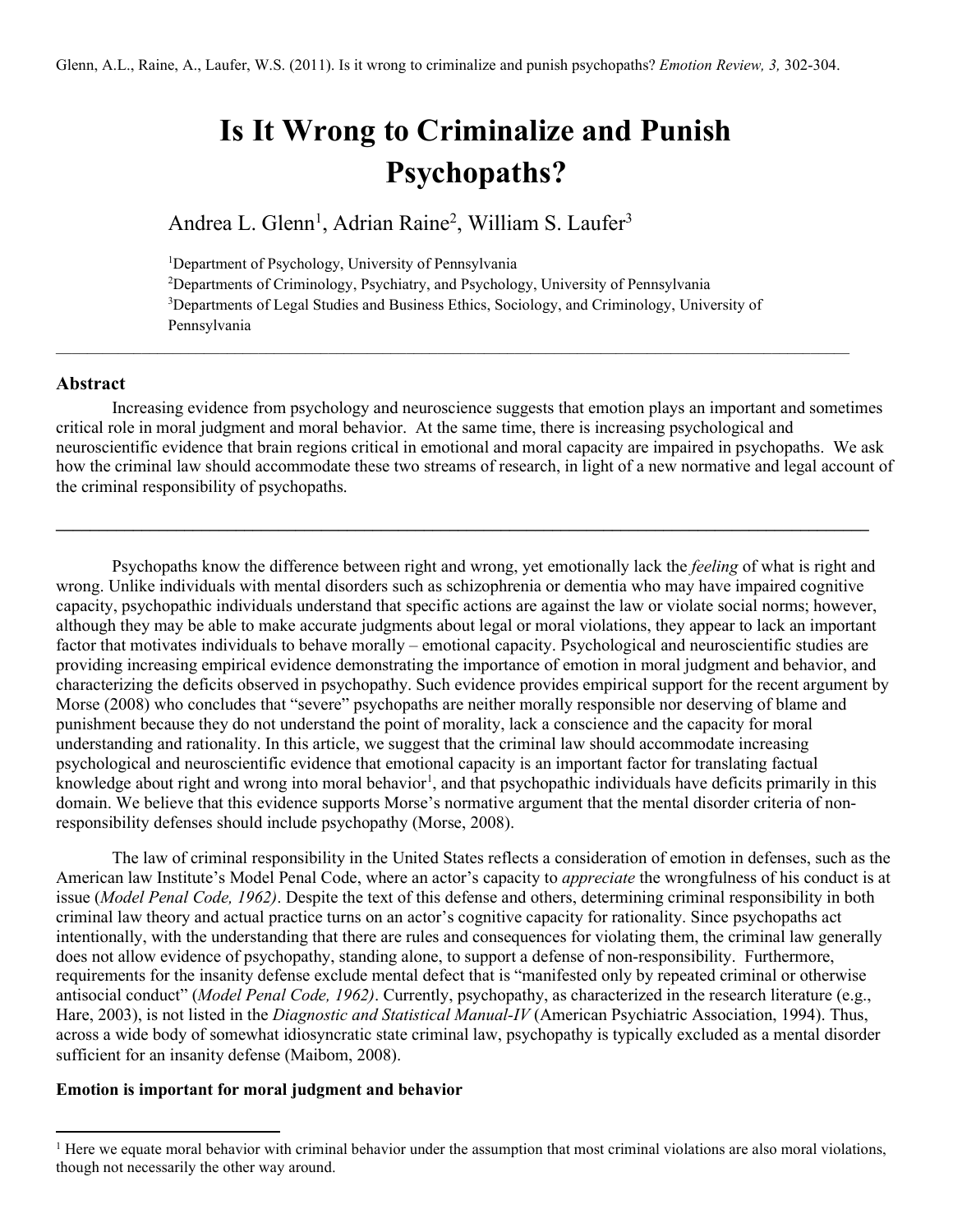Extant law reflects the traditional view that moral actions can be attributed to logical processes of reasoning and judgment (Colby & Kohlberg, 1987; Kohlberg, 1984). Recent research, though, shows that conscientious reasoning often fails to predict moral behavior, and that moral emotions are a powerful force behind behaving morally (Moll et al., 2003). Haidt (2001) suggests that moral behavior is primarily guided by spontaneous, effortless emotional responses that operate automatically and unconsciously. In situations involving causing harm to others, normal individuals experience an aversive emotional response to cues that another individual is in distress, and empathize with the potential pain of the victim (Blair, 2007). Commensurate with this, neuroimaging studies have shown that during moral decision-making, brain regions involved in emotional processing become active when individuals contemplate causing direct harm to another individual (Greene et al., 2004; Greene et al., 2001).

Convincing evidence also comes from studies of individuals with brain damage in areas thought to be involved in the induction of social emotions (e.g., Koenigs et al., 2007). In these patients, judgment is impaired in moral dilemmas involving an option of causing direct harm to another individual. Patients with brain damage are more likely to judge harmful acts as permissible, suggesting that they may not experience the same degree of emotional aversiveness that healthy individuals experience when considering such acts. Clinically, these patients display blunted emotions, a lack of empathy or remorse, less fear of punishment, and abusive behavior toward others (Damasio, 1994). Taken together, these patients' patterns of deficits suggest that impairments in emotional capacities can significantly impair both moral judgment and behavior.

#### **Psychopaths' immoral behavior likely results from emotional deficits**

Brain imaging research is beginning to identify regions that function differently in psychopathy. A recent metaanalysis of these studies suggests that there are significant reductions in both structure and function in emotion-related brain areas in psychopathic individuals (Yang & Raine, 2009). Notably, there is significant overlap between the brain regions implicated in psychopathy and the regions important in emotional responding during moral decision-making (Raine & Yang, 2006); evidence suggests structural (Yang et al., 2009) as well as functional impairments in the amygdala (Birbaumer et al., 2005; Kiehl et al., 2001), a region important in emotional responding and fear conditioning (LeDoux, 2000).

Although much research has demonstrated that psychopathic individuals have deficits in emotional responding (Blair, 2005), we recently tested whether these differences in functioning could be observed at the actual time of moral decision-making. Using the same fMRI task used previously by Greene et al. (2004; 2001), the first two authors of this paper found that when contemplating moral dilemmas involving direct harm to another individual, participants scoring higher in psychopathy demonstrated less amygdala activity (Glenn et al., 2009). Despite a small sample size, this study provides preliminary evidence for the direct link between psychopathic tendencies and reduced emotional reactions to causing harm to others.

#### **Emotional deficits should be considered in legal judgments of criminal responsibility**

Given increasing psychological and neuroscientific evidence that brain regions critical in moral decision-making are impaired in psychopaths, here we argue that highly psychopathic individuals, with emotional deficits that impair moral behavior, should not be held criminally responsible for their antisocial actions. In the absence of appropriate emotional responding, psychopaths lack motivation to behave morally; their social knowledge is rhetorical and has little influence on behavior. Normative and legal arguments excluding psychopaths from blame and punishment are made much more persuasive by empirical evidence. In light of this evidence, we believe that psychopaths should be subjected to other forms of social control, provided that society is still protected.